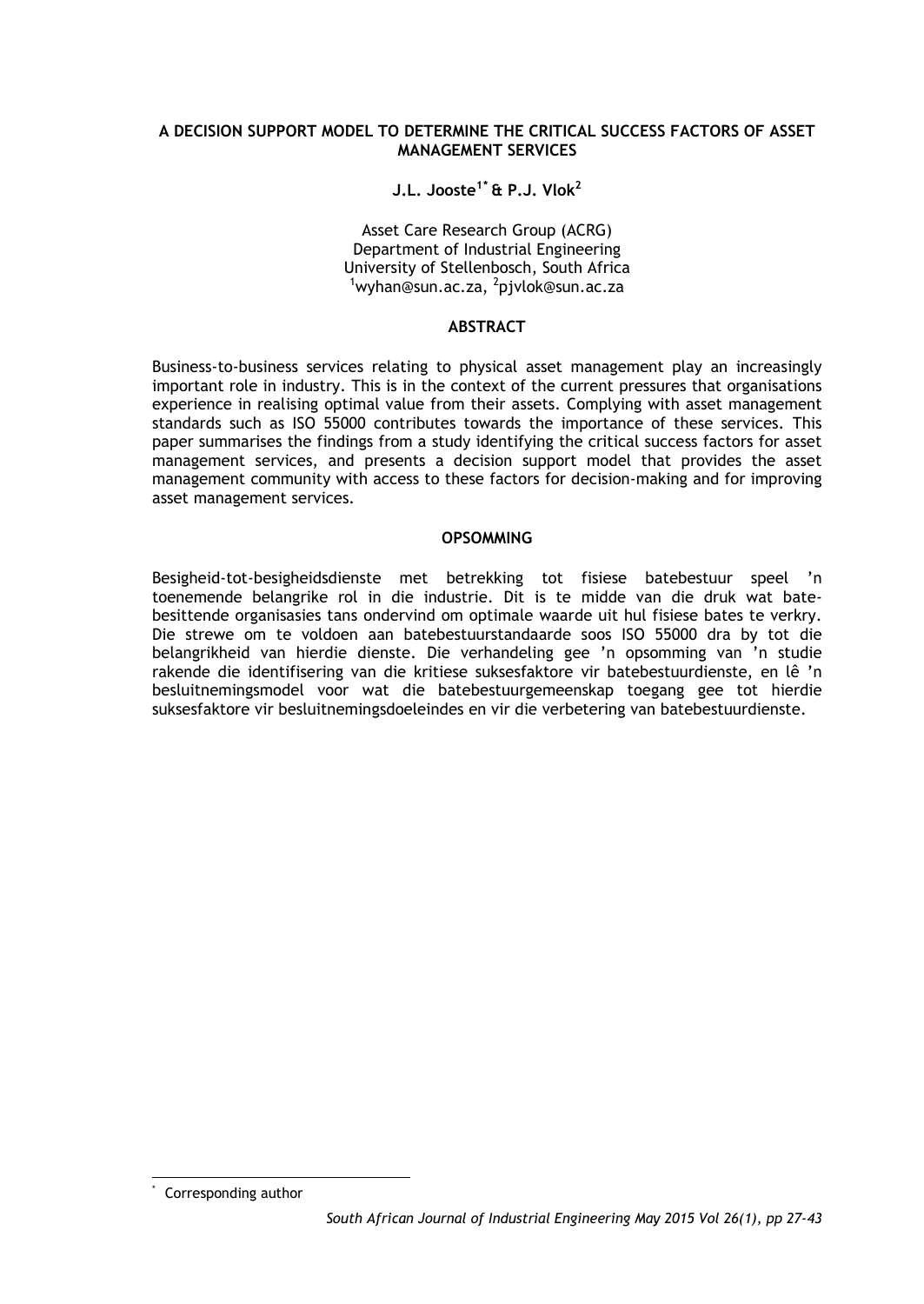### **1 INTRODUCTION**

Business is on the verge of a new wave in asset productivity improvement that will be more difficult to achieve than with past initiatives. The challenge for organisations is the necessity of maintaining, and often increasing, operational effectiveness, revenue, and customer satisfaction, while at the same time reducing capital, operating, and support costs [13]. The effective management of physical assets in support of these pressures is increasingly important to ensure that business goals are obtained. Asset management is defined by the International Organisation for Standardisation (ISO) 55001 [10] as:

*"the coordinated activity of an organisation to realise value from assets (where realisation of value involves the balancing of costs, risks, opportunities and performance benefits).*"

The potential benefits of asset management are evident from an Aberdeen Group research report, which compares the performance gains from asset management in high and low asset management performing organisations [15]. The top 20 per cent of performers in asset management measure 3.5 per cent in unscheduled asset downtime, 89 per cent on overall equipment effectiveness (OEE), gains of 24 per cent on return on assets (ROA), and a reduction of 13 per cent in maintenance costs. In comparison, organisations that lag behind in asset management measure 16.9 per cent in unscheduled asset downtime, 69 per cent on overall equipment effectiveness (OEE), losses of 24 per cent on return on assets (ROA), and a 1 per cent increase in maintenance costs.

Parallel to asset management, the management literature is unanimous in advocating the integration of services into core product offerings. Historically, most of the value of a product was added from the production process that transformed raw material into a useful product. Today, value comes from technological improvement, styling, branding, and other attributes that only services can create [6, 17, 23]. Grönroos [7] defines services in general using three characteristics:

- 1. Services are processes consisting of activities or a series of activities.
- 2. Services are, to some extent at least, produced and consumed simultaneously.
- 3. The client participates, at least to some extent, as a co-producer in the service production process.

The importance of services is reflected in a World Economic Forum report that states that over 70 per cent of the 137 listed countries have service sectors that contribute more than 50 per cent of their respective gross domestic product (GDP). In South Africa, services represent 66 per cent of the GDP [19].

'Servitisation' is the term used for offering integrated packages of client-focused products, services, support, self-service, and knowledge [20]. Although servitisation occurs in most industries, previous research has mostly focused on the manufacturing and capital goods industries [2]. Research into the services of other industries is sparse. The services literature in the capital goods industry reveals close similarities between capital goods services and asset management activities [8, 14, 22]. Traditionally, services in the field of asset management were limited to transaction-based activities orientated towards the asset. Industry and technological changes are leading to more opportunities for relationship-based and asset management process-orientated services in the field of asset management. These changes are:

- The shift from maintenance management to whole life cycle asset management [1];
- The formalisation and industry acceptance of ISO 55000 (and its predecessor PAS 55) as an asset management standard;
- The shift from off-the-shelf software to software-as-a-service (SaaS) in the enterprise software industry [5];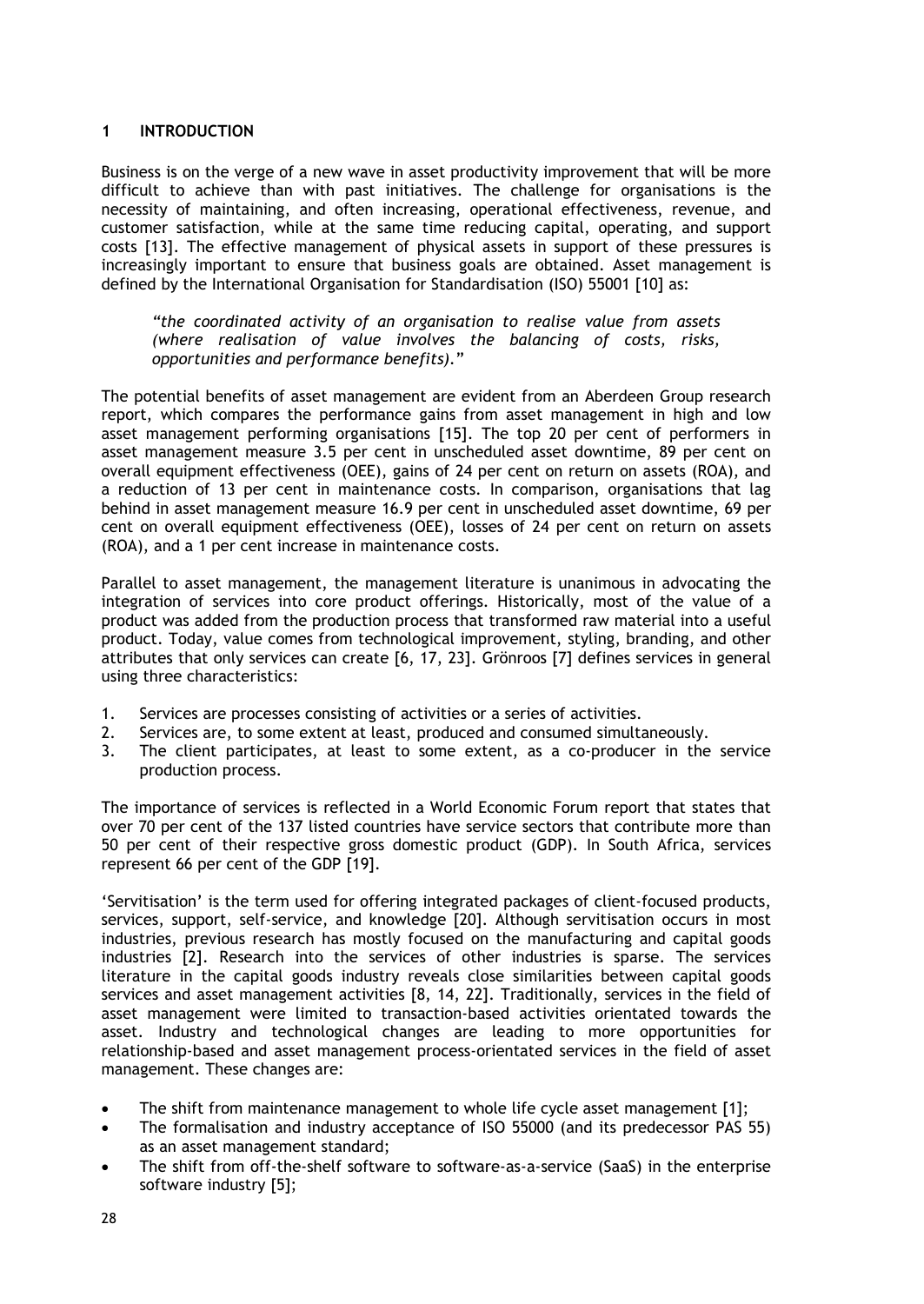• Enterprise resource planning (ERP) vendors and service providers expanding their software with computerised maintenance management system (CMMS) and enterprise asset management system (EAMS) offerings [9].

With these industrial, technological, and economic pressures, service providers and asset owners are partnering (or collaborating) to manage the asset owner's assets more effectively, and to comply with asset management standards. It is therefore important to understand the underlying factors that are critical to the success of asset management service collaboration and partnerships. These so-called critical success factors (CSF) need to be identified for decision-making purposes to support the sustaining of successful asset management services.

The CSF approach can be used to gain an improved understanding of these factors. The *Oxford English Dictionary* defines success as *"the accomplishment of an aim or purpose",* while Leidecker and Bruno [12] define CSF as:

*"those characteristics, conditions or variables that, when properly sustained, maintained, or managed, can have a significant impact on the success of an organisation competing in a particular industry."*

In the context of the importance of asset management's role in industry, the asset owner's tendency to employ asset management services to overcome industry pressures, and the potential value to be gained from successful asset management service partnerships, the problem is that there is little or no evidence about the CSF for asset management services.

To address the problem, research was initially conducted by Jooste and Vlok [11] to identify the CSF that are required to collaborate in a successful asset management service environment; and then to develop a decision support model to make the CSF available to the asset management service industry for decision-making purposes.

This paper begins with a summary of the findings from the research conducted by Jooste and Vlok [11] on identifying the CSF for asset management services. A description of a decision support model for asset management services follows, and this is used to provide the industry with access to the identified CSF for decision-making purposes and to improve asset management services. The paper concludes with a case study illustrating the use of the model in practice.

### **2 A SUMMARY OF THE SUCCESS FACTORS FOR ASSET MANAGEMENT SERVICES**

To identify the success factors for asset management services, Jooste and Vlok [11] used a mixed method design approach for their research. The content of the existing literature was analysed and developed into a Delphi study that resulted in 46 success factors specific to asset management. A survey questionnaire was used to identify the relative importance of each of these factors on a 7-point Likert-type scale. Figure 1 shows four distributions for the sample of 254 respondents who participated in the survey.

In the research, the success factors are grouped into six categories (Table 1) that correspond with the service life cycle phases that contribute to the phases' success. The 46 success factors for asset management services are presented in Table 2, in order of importance based on their mean ranks. The first digit of the factor's number corresponds with the phase in Table 1. Of the factors, the continued and sustained commitment from the asset owner's senior management (*2a*) and open and effective communication between the asset owner and service provider (*5f*) were found to be significantly more important than the other success factors (based on t-test comparisons with  $\alpha = 5\%$ ). For the remaining 44 factors, no significant differences between adjacent ranked factors were found. This suggests that all 46 success factors contribute to the success of an asset management service during various phases of the service's life cycle.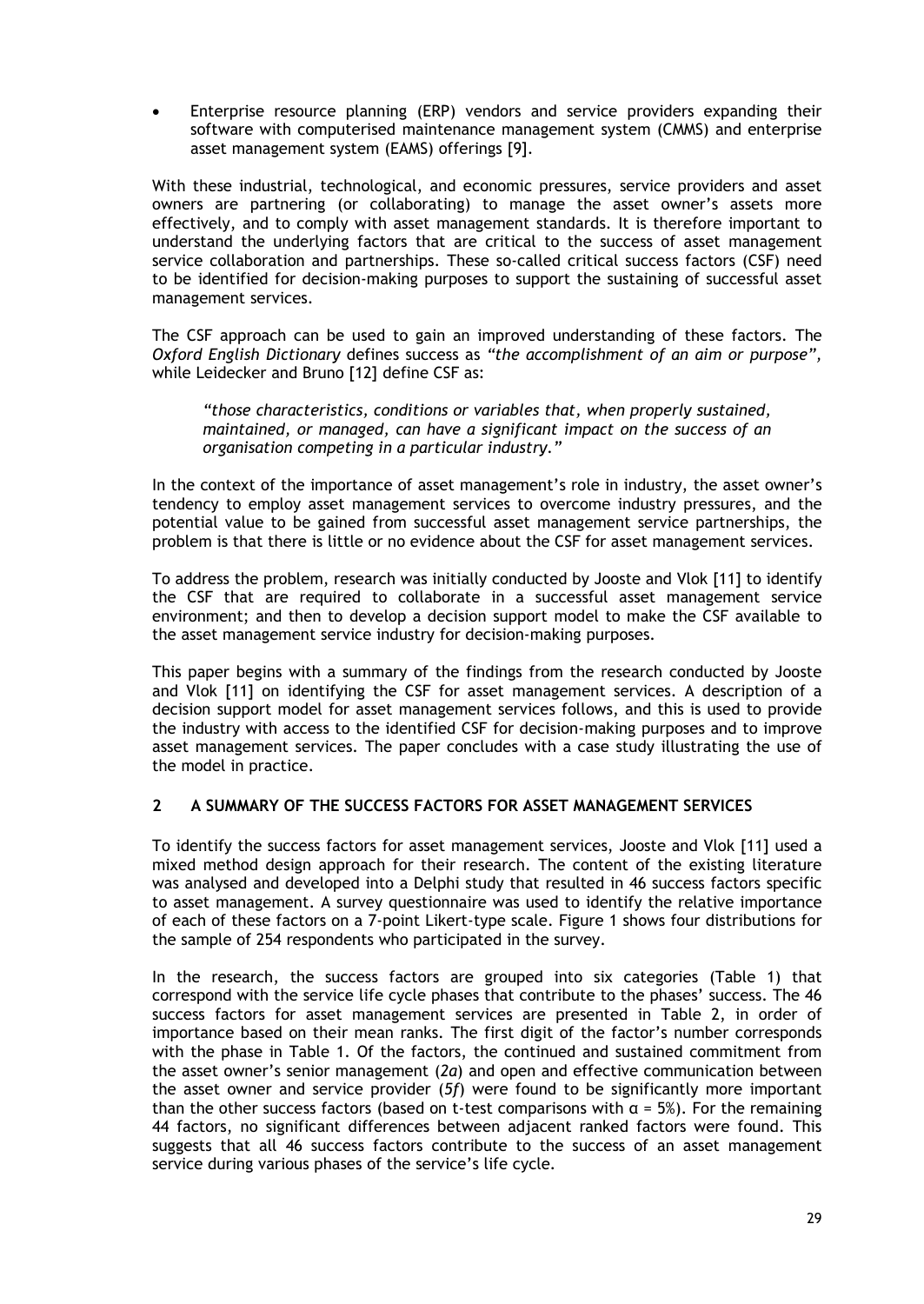

**Figure 1: Characteristics of the sample distribution**

Jooste and Vlok [11] report that the success factors are universal, and are unaffected by the type of asset management service, the asset management environment, or the type of industry. There are various perspectives on how different role players experience success factors; but the overall effect of these differences – especially for the top 30 per cent of success factors – is negligible, and should not adversely affect the universal use of the success factors across all types of asset management services.

| Phase | Category                                     | Service life cycle phase   |
|-------|----------------------------------------------|----------------------------|
|       | Organisational environment and capabilities  |                            |
|       | Initiation phase and pre-contract activities | Value proposition phase    |
|       | Preparation and design processes             | Systems integration phase  |
| 4     | Implementation and commissioning activities  | Systems integration phase  |
|       | Control processes                            | Operational services phase |
|       | Benefits and value-add                       | Operational services phase |

|  |  |  |  |  | Table 1: Success factor categories corresponding to the service life cycle phases |  |  |  |  |  |  |  |
|--|--|--|--|--|-----------------------------------------------------------------------------------|--|--|--|--|--|--|--|
|--|--|--|--|--|-----------------------------------------------------------------------------------|--|--|--|--|--|--|--|

| No. | Mean  | Std.<br>Dev | Mean<br>Rank   | <b>Success Factor Description</b>                                                                                                                           |
|-----|-------|-------------|----------------|-------------------------------------------------------------------------------------------------------------------------------------------------------------|
| 2a  | 6.413 | 0.897       | 1              | The continued and sustained commitment from the asset-owning<br>organisation's senior management in support of the asset<br>management service.             |
| 5f  | 6.323 | 0.861       | $\mathcal{P}$  | Open and effective communication.                                                                                                                           |
| 6f  | 6.181 | 0.884       | 3              | A focused and continuous improvement process to improve the<br>asset management service through monitoring, analysis, and<br>feedback.                      |
| 5g  | 6.157 | 0.997       | $\overline{4}$ | Mutual trust and respect between the service provider and client<br>organisation.                                                                           |
| 2c  | 6.15  | 0.946       | 5              | alignment of the asset-owning organisation's<br>The<br>asset<br>management service requirements with its overall organisational<br>and business strategies. |

| Table 2: Ranked list of success factors for asset management services |  |  |
|-----------------------------------------------------------------------|--|--|
|-----------------------------------------------------------------------|--|--|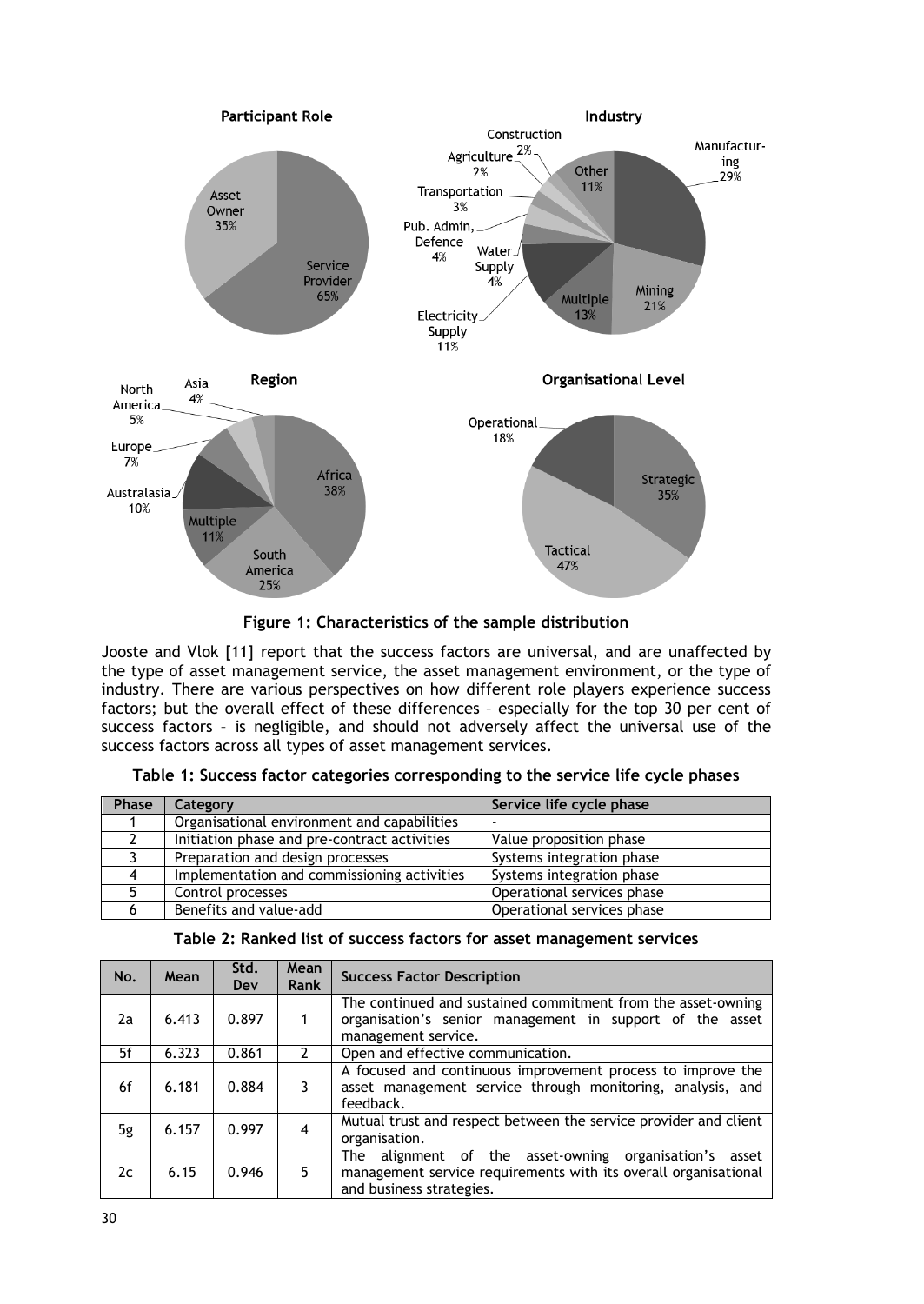| No. | Mean  | Std.<br>Dev | Mean<br>Rank      | <b>Success Factor Description</b>                                                                                                                                                                                                                                                                     |
|-----|-------|-------------|-------------------|-------------------------------------------------------------------------------------------------------------------------------------------------------------------------------------------------------------------------------------------------------------------------------------------------------|
| 4a  | 6.134 | 0.906       | 6                 | An adequate training programme in place for all asset<br>management service role players, in both the service provider<br>and the client teams.                                                                                                                                                       |
| 4b  | 6.134 | 1.013       | 6                 | An effective organisational change management programme in<br>support of the asset management service.                                                                                                                                                                                                |
| 6d  | 6.122 | 1           | 8                 | Proof of operational and financial performance achievements as<br>a result of the asset management service.                                                                                                                                                                                           |
| 5j  | 6.118 | 0.912       | 9                 | The use of performance measurements to monitor, control, and<br>improve the asset management service.                                                                                                                                                                                                 |
| 1f  | 6.11  | 0.98        | 10                | The integrity of the leadership and delivery team of the service<br>provider and the set of values to ensure sustainability of the<br>service.                                                                                                                                                        |
| 3n  | 6.087 | 0.958       | 11                | The involvement of knowledgeable and demanding individuals<br>asset-owning organisation<br>during<br>design<br>from<br>the<br>and<br>preparation, rather than individuals who prefer to abdicate their<br>asset management responsibilities.                                                          |
| 5h  | 6.067 | 0.953       | $12 \overline{ }$ | Active client participation in reporting, problem-solving, and<br>improvement relating to the asset management service.                                                                                                                                                                               |
| 6e  | 6.059 | 0.937       | 13                | The ability to measure the asset management service quality and<br>value creation.                                                                                                                                                                                                                    |
| 5d  | 5.984 | 0.978       | 14                | The active management of the relationship between the service<br>provider and the client organisation personnel involved in the<br>asset management service.                                                                                                                                          |
| 2f  | 5.98  | 1.019       | 15                | The cultural readiness of the asset-owning organisation to<br>change its business model for delivering asset management<br>(having the right skills in the organisation to manage a<br>commercial asset management service partnership, instead of<br>only the daily management of asset management). |
| 1c  | 5.969 | 0.945       | 16                | The technical knowledge, expertise, and capabilities of the<br>service provider's client-facing team and consultants.                                                                                                                                                                                 |
| 2b  | 5.965 | 1.083       | 17                | The active participation of the asset-owning organisation<br>personnel and their commitment to completing the pre-contract<br>activities.                                                                                                                                                             |
| 5c  | 5.957 | 0.991       | 18                | The management of mutual expectations between the service<br>provider and client relating to the asset management service.                                                                                                                                                                            |
| 1a  | 5.953 | 1.099       | 19                | A capable project (or key account) manager who manages the<br>asset management service on behalf of the service provider.                                                                                                                                                                             |
| 5k  | 5.921 | 0.933       | 20                | Proper priority setting of improvement actions, irrespective of<br>whether it is service or value-add related.                                                                                                                                                                                        |
| 6b  | 5.902 | 0.995       | 21                | Feedback and sharing of lessons learned from successful<br>improvements made to the asset management service.                                                                                                                                                                                         |
| 5i  | 5.878 | 0.98        | 22                | Agility (responsiveness) in responding to changes in asset<br>management service demands.                                                                                                                                                                                                             |
| 1d  | 5.87  | 0.942       | 23                | The availability of the most appropriate skilled resources to<br>provide<br>industry-specific<br>asset<br>management<br>service<br>requirements.                                                                                                                                                      |
| 3m  | 5.862 | 0.994       | 24                | The ability to design a practical solution for the asset-owning<br>organisation's existing asset management maturity; but also to<br>consider (in the design) the long term goals for the asset<br>management maturity targets.                                                                       |
| 3j  | 5.858 | 1.027       | 25                | The availability of adequate information system infrastructure<br>and interfaces in support of the asset management service.                                                                                                                                                                          |
| 5a  | 5.839 | 0.979       | 26                | The monitoring of budgets and costs relating to the asset<br>management service.                                                                                                                                                                                                                      |
| 1e  | 5.831 | 1.048       | 27                | The service provider team's internal characteristics (e.g. service<br>continuity when team members are redeployed to other<br>services, and handover between service phases, such as<br>implementation to operations).                                                                                |
| 2e  | 5.827 | 1.136       | 28                | A detailed project plan with milestones in place.                                                                                                                                                                                                                                                     |
| 3h  | 5.791 | 1.257       | 29                | The integration of health, safety, environmental, and quality<br>considerations as part of the asset management service, or to<br>align the service to existing standards.                                                                                                                            |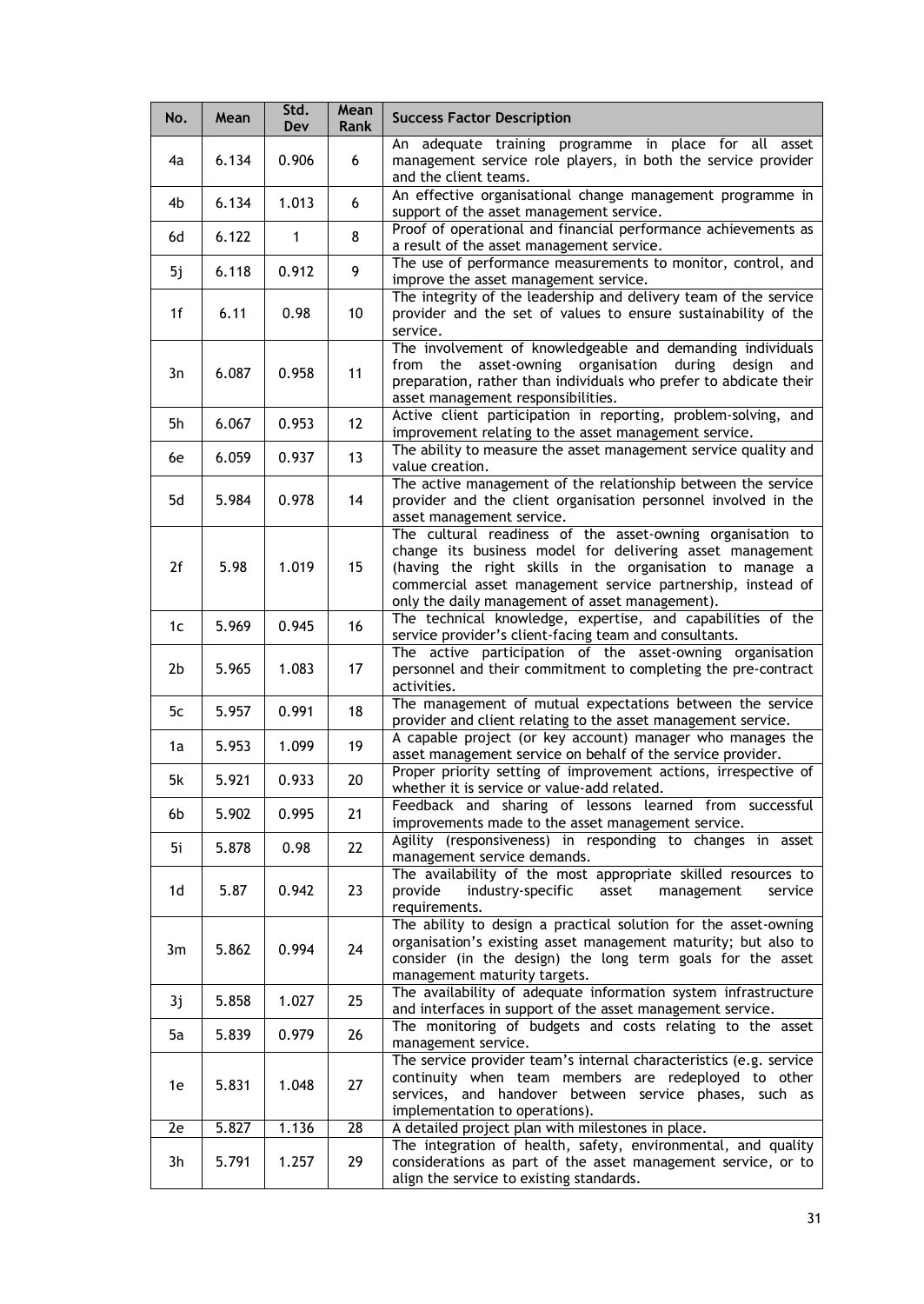| No. | Mean  | Std.<br>Dev | Mean<br><b>Rank</b> | <b>Success Factor Description</b>                                                                                                                                                                                                                 |
|-----|-------|-------------|---------------------|---------------------------------------------------------------------------------------------------------------------------------------------------------------------------------------------------------------------------------------------------|
| 3b  | 5.776 | 1.018       | 30                  | The inter-company flow of information between the service<br>provider and the asset-owning organisation during the asset<br>management service design.                                                                                            |
| 2g  | 5.752 | 1.055       | 31                  | The service provider's belief that it will deliver benefits by<br>overcoming obstacles that are unknown at this stage of the<br>process, and that the collaboration will result in positive<br>benefits for the individuals and the organisation. |
| 1b  | 5.72  | 1.109       | 32                  | The degree to which the service provider's client-facing team is<br>knowledgeable about the full range of the service provider's<br>value propositions and the available combination of service<br>options.                                       |
| 3a  | 5.713 | 1.045       | 33                  | The design and integration of service and performance metrics<br>for all stakeholders (service provider and asset owner) involved<br>in the asset management service.                                                                             |
| 6a  | 5.673 | 1.092       | 34                  | The consideration of intangible (not measurable) benefits and<br>value creation (e.g. increased effectiveness, risk mitigation,<br>improved decision-making capability) as a result of the asset<br>management service.                           |
| 6с  | 5.646 | 1.153       | 35                  | Formal post-launch evaluations of the asset management service<br>to determine what can be improved.                                                                                                                                              |
| 3f  | 5.524 | 1.172       | 36                  | The strategic fit of the asset management service with the<br>service provider and the asset-owning organisation's current<br>service propositions, systems, and capabilities.                                                                    |
| 5b  | 5.504 | 1.032       | 37                  | The configuration control of current asset management service<br>processes and systems.                                                                                                                                                           |
| 3i  | 5.5   | 1.362       | 38                  | The integration of operational excellence methodologies such as<br>TPM, TQM, and 5S into the asset management service offering,<br>or to align the service to existing standards.                                                                 |
| 3k  | 5.402 | 1.218       | 39                  | Adequate legacy system knowledge (e.g. ERP) if such systems<br>are required to interface with the asset management service<br>information systems.                                                                                                |
| 2d  | 5.276 | 1.308       | 40                  | Compilation and availability of formal contractual documents.                                                                                                                                                                                     |
| 3d  | 5.268 | 1.209       | 41                  | Ensuring that pre-project arrangements are made for logistics,<br>feasibility studies, and changes in organisational structures that<br>might arise from the asset management service.                                                            |
| 3c  | 5.26  | 1.194       | 42                  | The compilation and active use of design documents.                                                                                                                                                                                               |
| 3l  | 5.228 | 1.451       | 43                  | security and protection of information relating to<br>The<br>information systems that form part of the asset management<br>service.                                                                                                               |
| 3e  | 5.193 | 1.339       | 44                  | The potential of the asset management service to be scalable<br>(expandable to other business units within the asset-owning<br>organisation).                                                                                                     |
| 3g  | 5.142 | 1.233       | 45                  | The evaluation and consideration of different asset management<br>service designs.                                                                                                                                                                |
| 5e  | 5.118 | 1.337       | 46                  | The appreciation of diversity among inter-company teams<br>involved in the asset management service.                                                                                                                                              |

In summary, Author1 and Author2's [11] research is the first to explore the identification of factors affecting the synergy between asset management and services. The factors in Table 2 should be actively managed during each of the service life cycle phases by all the role players, to make a successful asset management service partnership most likely.

Four underlying themes emerge from the research. First, there needs to be continuous support from the asset owner's management for the asset management service (factors *2a*, *3n* and *5h*). Second, the service needs to be built on sustainable collaboration between the asset owner and the service provider (factors *2c*, *4a*, *4b*, *5f* and *5g*). Third, a performance management system needs to be in place that includes a measurement system and process (*5f*), proof of operational and financial benefits as a result of the asset management service (*6d*), and measurement of the service quality and value-add (including, but not limited to operational or financially-orientated benefits) (*6e*). Fourth, the improvement of both the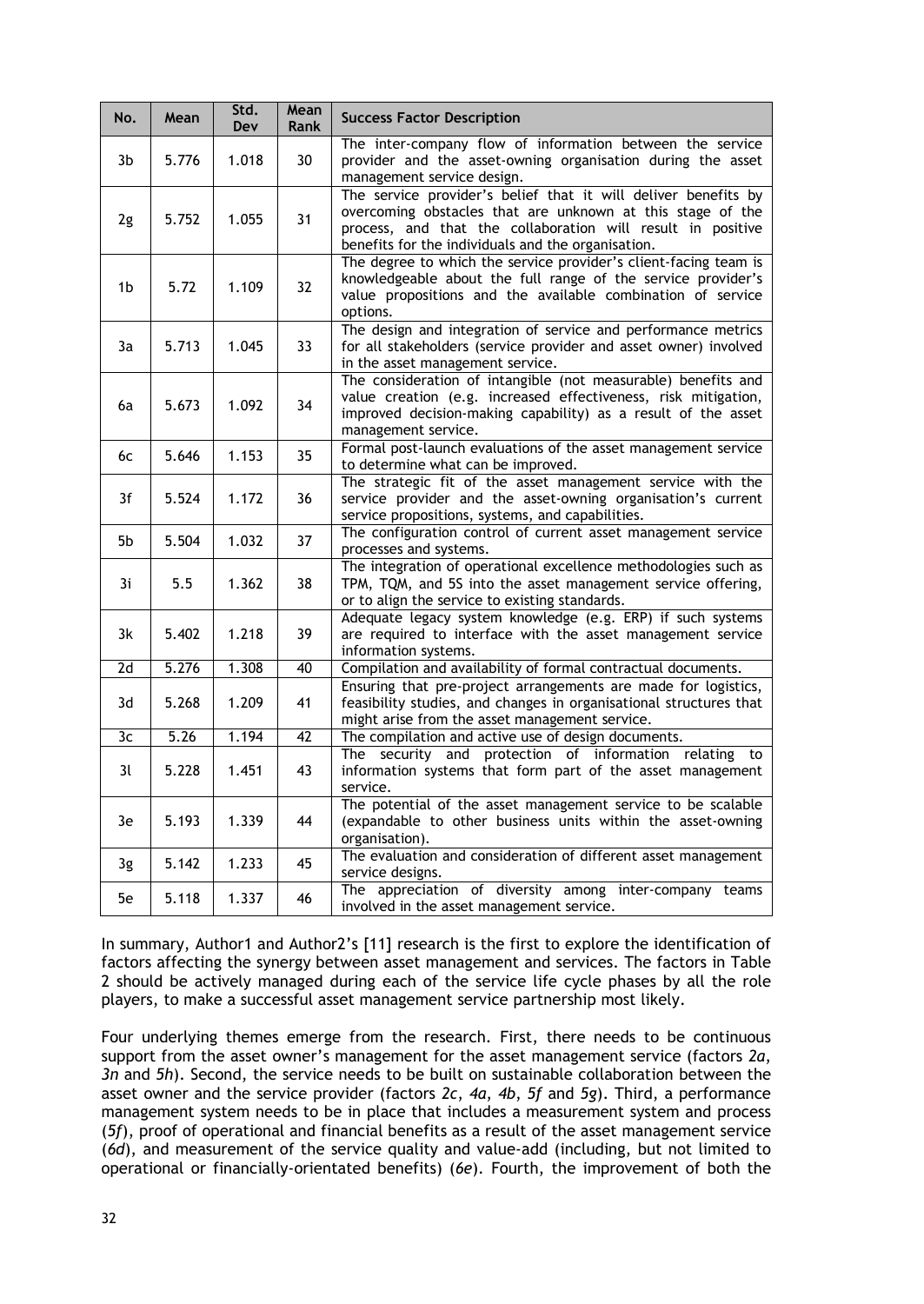service relationship and the value creation as a result of the service needs to be actively managed (*6f* and *5f*).

## **3 THE NEED FOR A DECISION SUPPORT MODEL**

The improvement of a specific asset management service – based on the success factors and the growth of the partnership as a result of the improvement process – is important. Success factors for a specific asset management service could require different prioritisation as a result of an organisation's competitive position, compared with its peers in the industry, based on specific managerial positions, the conditions of the macro environment in which the organisation operates, and temporary success factors becoming critical for certain periods of time [18]. This implies that a single prioritised set of success factors is unsuitable for all asset management service instances. Flexibility is necessary for an asset owner and service provider to select and agree on a set of CSF and on a modus operandi for prioritising and managing the CSF in support of the current dynamics of the asset management service.

The success factors identified in Table 2 serve as a source of overall benchmarking data for the success of asset management services. A mechanism is needed to facilitate the process of agreeing on the specific CSF required for incorporation into the contractual and servicelevel agreement of the asset management service to ensure a high probability of success. A decision support model is an appropriate instrument for this decision-making process.

### **4 "DSMAMS" – DECISION SUPPORT MODEL FOR ASSET MANAGEMENT SERVICES**

To address this need, the decision support model for asset management services, referred to as 'DSMams' (pronounced "DS-Mams"), is developed to consolidate Author1 and Author2's [11] research on success factors that support the industry in asset management services decision-making. The model aims to give asset owners and service providers access to the research data. This is realised through a structured approach where the role players self-assess their asset management service, compare it with the research data, and use the results to improve the service.

Figure 2 illustrates the main building blocks of the DSMams. Macro-enabled Microsoft Excel with Visual Basic Applications is used to integrate the components. The database consists of the research data from Author1 and Author2's [11] research, which serves as industry benchmarking data. The user interface is in the form of standard Microsoft Excel worksheets and data entry controls. The model components process the inputs, compare them with the benchmarking data, and apply logic to produce the output graphs and tables.



**Figure 2: Main building blocks of DSMams**

The DSMams is flexible in that it allows users to customise the benchmarking data for their specific asset management service. It incorporates independent self-assessments by the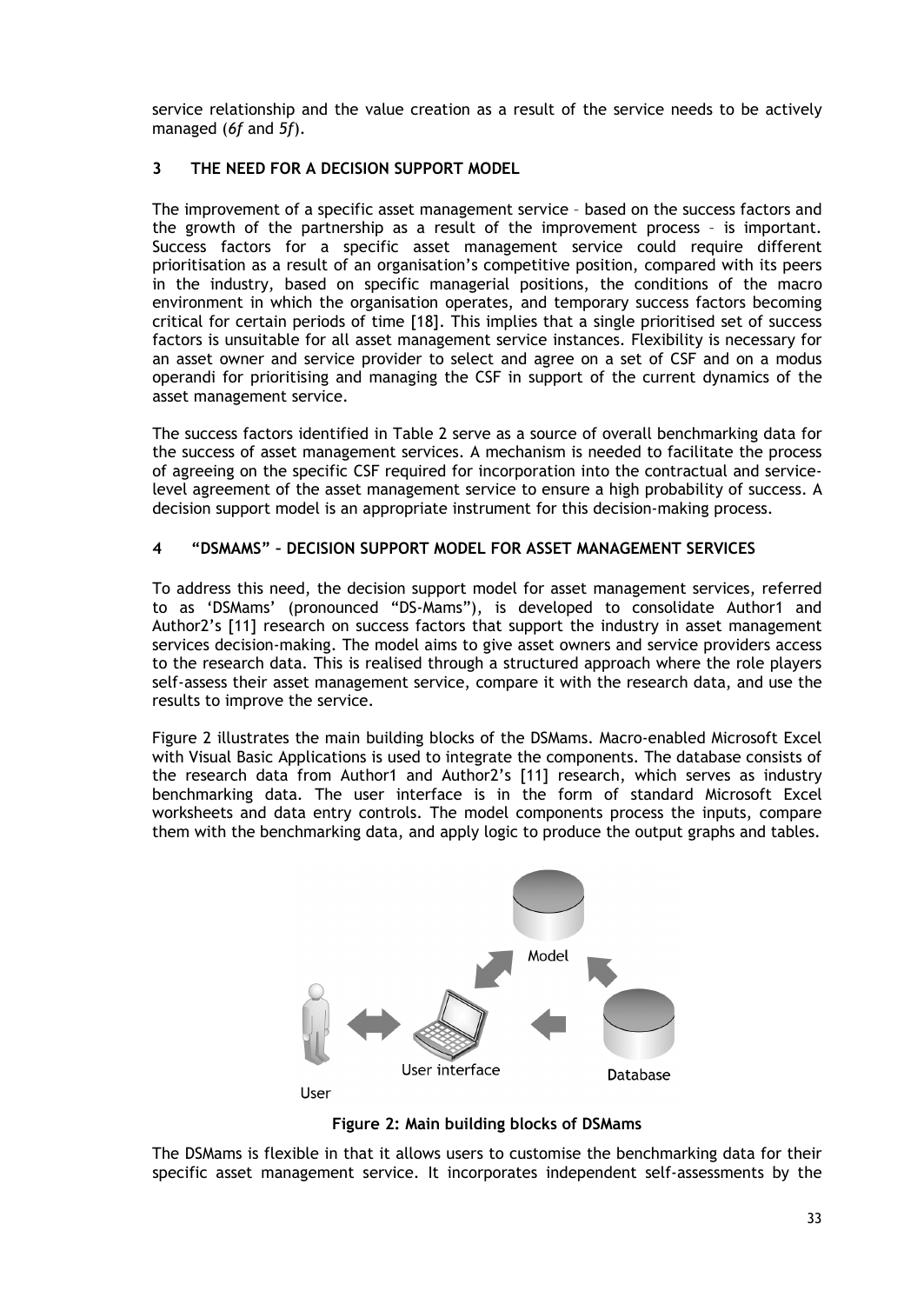asset owner and service provider, along with collaborative reviews of the self-assessment results using an *Agreement Matrix* chart.

A *Prioritised List of CSF* gives guidance about the factors on which there should be focus. Follow-up self-assessments and benchmark compliance can be compared with previous assessments to determine whether the plan of action has produced improvements.

The DSMams further supports various decision-making processes. It can be used during the implementation of the asset management service to determine criteria for the contractual or service-level agreement. For existing asset management services, the model is used for governance through service-level agreement reviews, for problem-solving when problems are encountered, and for continuous improvement.

The DSMams architecture is shown in Figure 3. Through the user interface, the DSMams functions are executed in three control sequences to produce the outputs. The model logically draws data from the database, based on the user inputs, and consists of functions that process the data into outputs for decision-making by the users.



**Figure 3: DSMams architecture**

### **4.1 Setup parameters and pivot table**

The DSMams is initiated by specifying the setup parameters. The user starts by selecting an assessment type and service specific filters (such as the service life cycle phase, industry, geographical region, economy, and organisational level) to determine the number of success factors to be assessed. There are three types of assessments to choose from: full, transitional, and critical; a full assessment includes all 46 success factors in the assessment. A transitional assessment includes the success factors with mean values greater than or equal to the overall benchmarking data mean (5.807); and a critical assessment only includes the top-ranked success factors with means exceeding 6. As a guideline, the full assessment should be conducted for first-time asset management service implementations; a transitional assessment for the expansion of an asset management service and for problem-solving; while a critical assessment should be conducted for ongoing support and monitoring of the asset management service-level agreement. The setup parameters entered by the user determine the filtering of the model's pivot table for extracting the relevant data from the database for the self-assessment and ranking of the factors.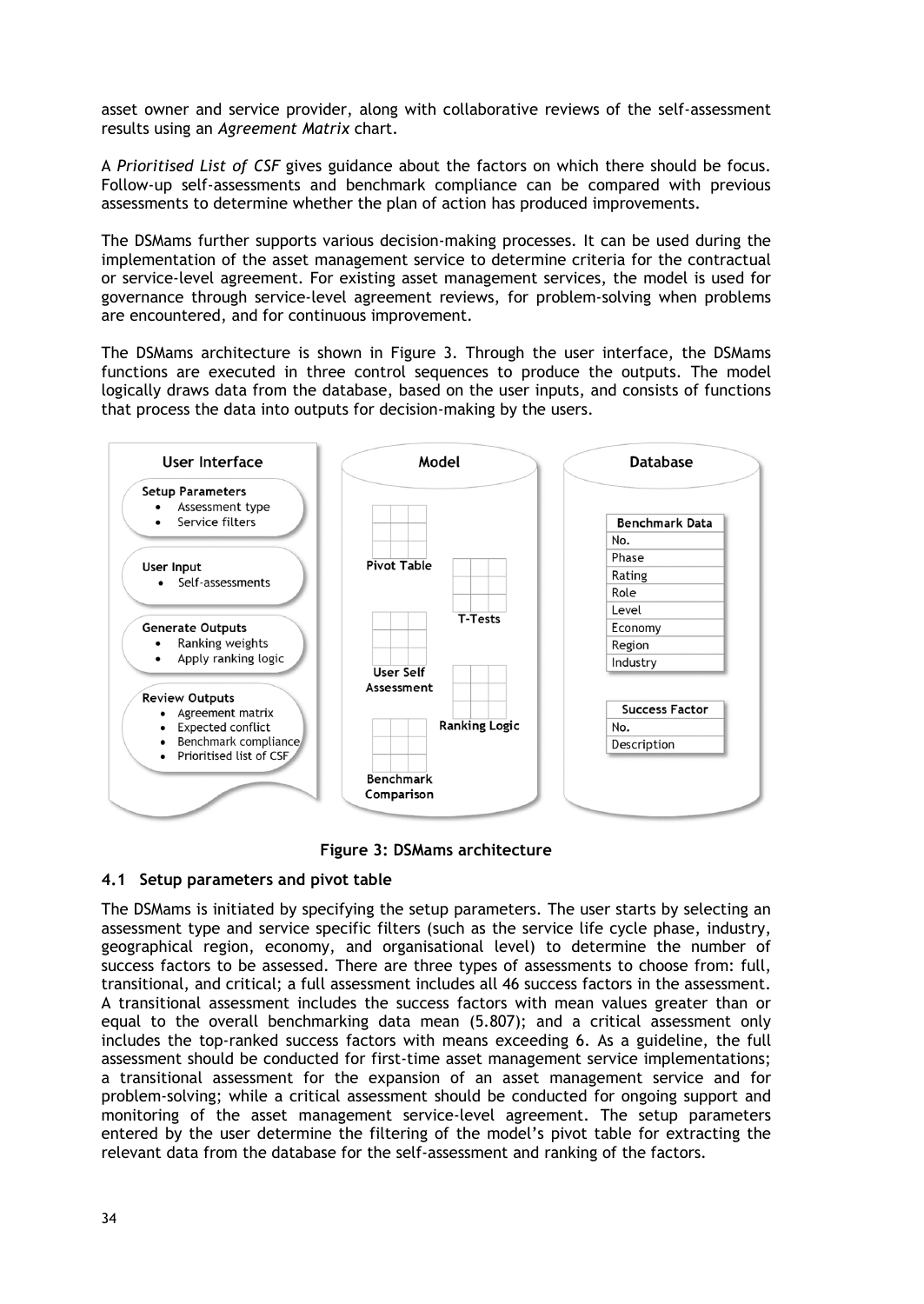# **4.2 User input through self-assessment**

A requirement for the user input is that both service provider and asset owner self-assess the asset management service. The two self-assessments include the success factors that correspond to the assessment type and the filter criteria selected, and these are integrated through a look-up function from the pivot table.

In the quality management domain, the principles 'in place' and 'in use' are used to compare an existing system with a standard; this means that a list of requirements is formally implemented ('in place') and actively used or followed ('in use'). For the selfassessment, the two parties independently assess each success factor on a visual analogue scale ranging between 'not in place, being dysfunctional, and requiring improvement' and 'in place, effective or optimal, with no improvement required'. The assessment indicates the extent to which the asset management service adheres to each of the success factors.

### **4.3 Generating outputs**

The final control sequence executed by the user is the generation of the model outputs. The user has the option of changing the weights of the ranking variables (see §4.4.2) before applying the ranking logic to generate the outputs. The order in which the user executes the control sequences in the user interface is important. Once the self-assessment starts, the setup parameters cannot be changed without redoing the self-assessment. Changes to self-assessment scoring and ranking weights can be reapplied by generating the outputs again (Figure 4).



**Figure 4: DSMams control sequence order**

# **4.4 DSMams outputs**

The DSMams produces four outputs to support and facilitate the decision-making process: two graphs, a ranked list of CSF, and an infographic. The two primary outputs are the A*greement Matrix* chart and the *Prioritised list of CSF*. An *Expected Conflict* chart supports the primary outputs to resolve potentially conflicting perspectives between the service provider and the asset owner. A B*enchmark Compliance* infographic is used for management control to show compliance of the current service success status with the expected industry benchmarks for similar asset management services.

# *4.4.1 Agreement Matrix chart*

The agreement matrix is the visual representation of three ranking variables (see Figure 5 for an example). The variables are combined as overlays in the agreement matrix. It shows the perceptions of adherence to a success factor for both the service provider (on the  $x$ axis) and the asset owner (on the  $y$ -axis). The  $x$  and  $y$  intersection is represented by a bubble. The bubble sizes correspond with the mean rank of the success factor. The larger the bubble, the higher the benchmark mean is ranked.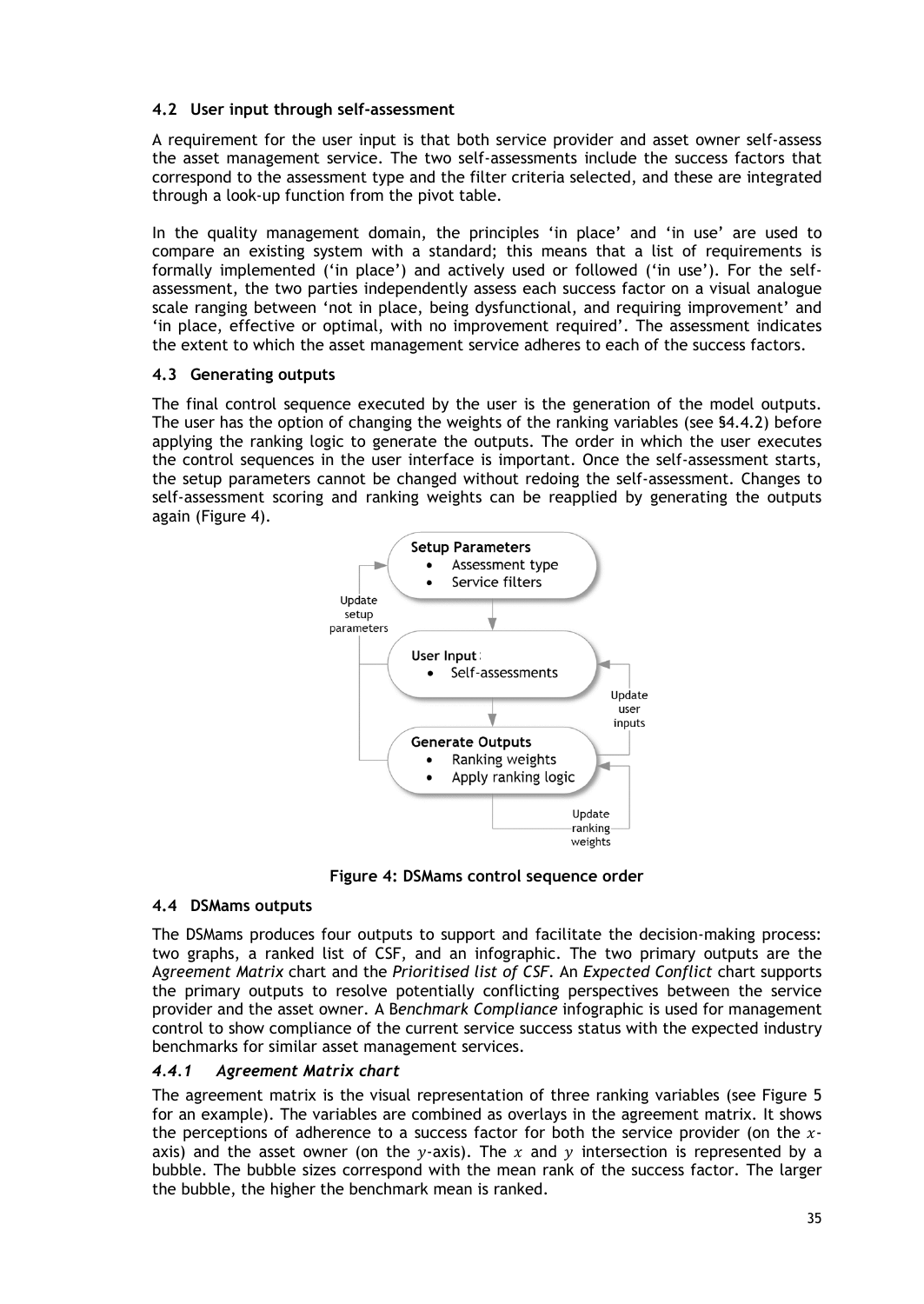Three diagonal zones correspond to the consensus between the service provider and the asset owner over current adherence to the success factor. It is represented by the function  $f(c) = |x - y|$ . The central zone represents factors where  $|x - y| \le 25\%$ , or a 25 per cent or less difference in perception of adherence. This is seen as an *agreement zone* due to the small variation. Factors on the outside *danger zones* indicate larger differences, where 100%  $\ge |x - y| > 25$ %. These factors imply lower consensus between the two parties, and are ranked higher due to misalignment and the potential problems and conflict that could arise from these differences.

The four contour bands represent levels of adherence. Adherence is represented by the function  $f(a) = xv$ . The top right zone represents adherence of  $75 < f(a) < 100$ , with 100 being the highest level of adherence (i.e. both service provider and asset owner score a maximum score factor of 10 during the self-assessment). The second band represents  $50 <$  $f(a) \le 75$ , the third  $25 < f(a) \le 50$ , and the fourth  $0 < f(a) \le 25$ . The lower the adherence of a factor, the higher it is ranked.

### *4.4.2 Prioritised list of CSF*

The prioritised list of CSF forms part of the primary outputs and supports the agreement matrix with a list of CSF, their priorities and descriptions (see Figure 7 as an example). The prioritised list of CSF is based on ranking logic that combines the three weighted ranking variables depicted in the agreement matrix – i.e., the ranks of the industry benchmark means, the consensus between service provider and asset owner over adherence, and the adherence of the service to the industry benchmark (equally weighted as the default).

The choice of ranking variables is based on industry best practices such as benchmarking [3], quality management systems, and the findings from the research of Jooste and Vlok [11] on the identified success factors for asset management services. These variables support asset management service improvement, collaboration, and good governance. The ranks of the factors in the prioritised list of CSF are calculated as:

$$
R_i = W_{BR}(BR_i) + W_{CR}(CR_i) + W_{AR}(AR_i),
$$

where for the  $i^{th}$  success factor,  $BR_i = rank(\overline{z_i})$ ,  $CR_i = rank(|x_i - y_i|)$ , and  $AR_i =$  $rank(x_i, y_i)$ , with  $x_i$  and  $y_i$  the respective service provider and asset owner self-assessment scores,  $\bar{z}_i$  the benchmarking data mean, and  $W_{BR}$ ,  $W_{CR}$ , and  $W_{AR}$  the respective percentage weighting factors adding up to 100 per cent.

Standard competition ranking is used, where items comparing equally receive the same ranking number, with a gap left in the ranking numbers. Ascending ranks are used, which means that 1 is the highest rank.

#### *4.4.3 Expected conflict chart*

The expected conflict chart is a secondary output in support of the agreement matrix and the prioritised list of CSF (see Figure 6 as an example). The chart depicts the mean difference as well as the results of the null hypothesis (that is, that the means between the industry benchmarking data for the service providers and the asset owners are equal for a success factor). The mean difference for the  $i^{th}$  success factor is given as:

$$
d_i = \overline{a_i} - \overline{b_i},
$$

where  $\bar{a}_i$ ,  $b_i$  are the respective benchmarking means of the asset owner and service provider samples. The mean difference implies that a positive value is associated with a success factor being more important to the asset owner, while a negative value indicates its greater importance to the service provider. The Welch  $t$ -test is used to test the hypothesis due to the unequal variances between the asset owner and service provider samples [21]: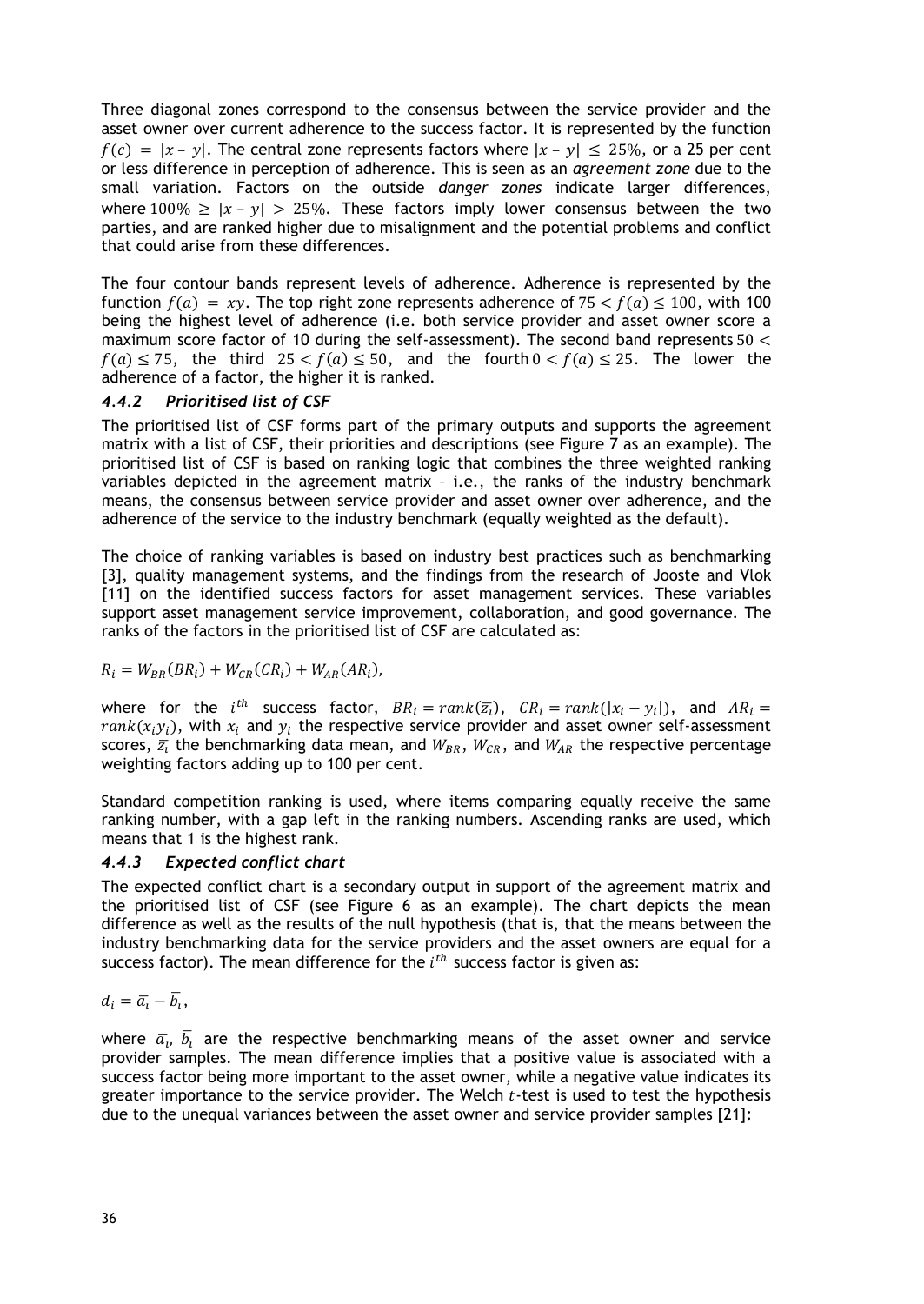$$
t_i = \frac{\overline{a_i} - \overline{b_i}}{\sqrt{\frac{S_a^2}{N_a} + \frac{S_b^2}{N_b}}}
$$

where  $S_{a,b}^2$  and  $N_{a,b}$  are the sample variance and sample size. The degrees of freedom  $\nu$ associated with the variance estimate are approximated as:

$$
v \approx \frac{\left(\frac{S_a^2}{N_a} + \frac{S_b^2}{N_b}\right)^2}{\frac{S_a^4}{N_a v_i} + \frac{S_b^4}{N_b v_i}},
$$

where  $v_i = N_i - 1$  is the degrees of freedom of the  $i^{th}$  success factor variance estimate. The  $p$ -value is the probability of obtaining a test statistic value based on the Student  $t$ distribution. The *p*-value is tested against  $\alpha = 5\%$ . For  $p \le \alpha$  there is evidence of a significant difference between the asset owner and the service provider benchmarking mean responses (should any exist).

For some success factors, Jooste and Vlok [11] found that the participant role stratum shows statistically significant differences between service provider and asset owner response means. It is expected that similar differences of opinion may arise during the decision-making process facilitated by DSMams. The expected conflict chart highlights the factors for which the industry benchmarks show large differences, and for which role player the factor is more or less important. The expected conflict chart ensures that potentially conflicting perspectives on factors are made explicit to aid the resolution process.

#### *4.4.4 Benchmark compliance infographic*

The benchmark compliance infographic shows how the service compares with the industry benchmarking data (see Figure 9 as an example). It overlays compliance percentages for each of the service life cycle phases, and shows a combined compliance for the overall service. The compliance percentage is based on the sum-product of the minimum adherence percentages and benchmark means, expressed as a percentage of the sum of the benchmark data means. Benchmark compliance per service life cycle phase,  $BC_i$ , and for the overall service,  $BC_T$ , are given as:

$$
BC_j = \frac{\sum_i \overline{z_i} \left( \frac{\{x_i; y_i\}_{min}}{r_{max}} \right)}{\sum_i \overline{z_i}},
$$

where  $\bar{z}_i$ ,  $x_i$ ,  $y_i$  are the respective benchmark mean, service provider, and asset owner selfassessment scores for the  $i^{th}$  success factor in the  $j^{th}$  service life cycle phase, with  $r_{max} = 10$  being the maximum allowed self-assessment score.

$$
BC_T = \frac{\sum_{i=1}^{n} \overline{z_i} \left( \frac{\{x_i; y_i\}_{min}}{r_{max}} \right)}{\sum_i \overline{z_i}},
$$

for the  $i^{th}$  to the  $n^{th}$  success factors associated with the selected assessment type.

#### **5 DSMAMS CASE STUDY**

As part of the validation process of DSMams*,* a case study is conducted to test the model in practice. The case study results and feedback from the participants are presented as an example of how DSMams can be applied to decision-making in industry. The case study is the asset management service between the City of Cape Town's Electrical Support Services and Pragma, a South African asset management service provider.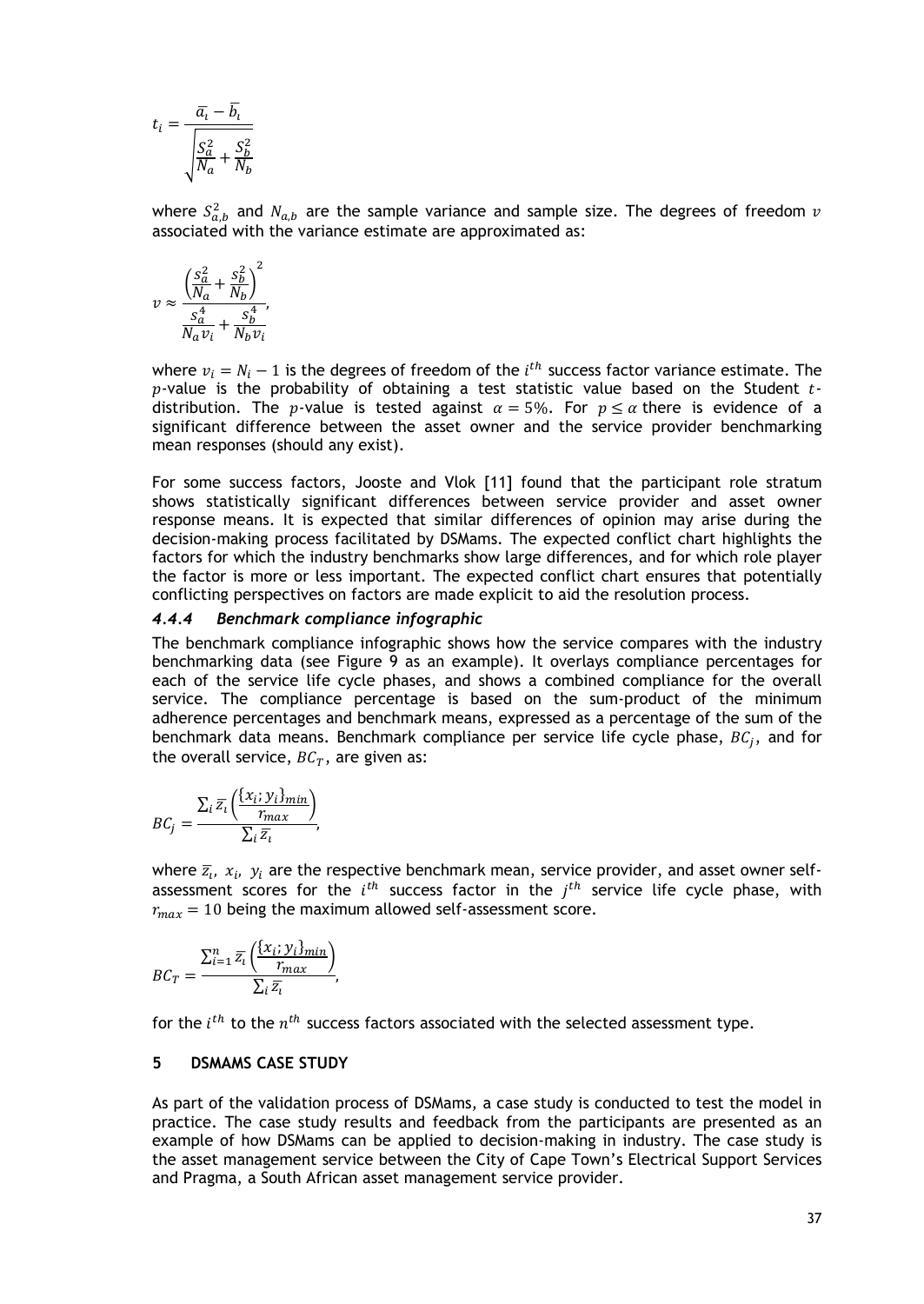# *5.1.1 Case study background*

The Electrical Support Services (ESS) department is responsible for civil projects and maintenance, corrosion protection, electrical projects, and transformer refurbishment for the City of Cape Town's Electricity Directorate.

ESS and Pragma partnered in 2007 in response to the problematic control of work requirements, the associated frustration from internal clients, long work lead times, and the under-utilisation of their SAP Plant Maintenance (SAP PM) system for accessing information. A team of seven Pragma employees work with the ESS team on various asset management activities in the context of the asset management service. These activities include: work planning, monitoring and control, system analysis and optimisation for improving alignment between SAP PM and ESS business requirements, asset management reporting, and root cause and failure analysis [16].

In 2010, ESS won the best client award from Pragma (out of 155 participants across all sectors). For their role as an ISO-accredited organisation, the South African Bureau of Standards (SABS) gave ESS an award for excellence in business growth, productivity, and continuous improvement [4].

The head of ESS (hereafter 'asset owner') and the key account manager of Pragma responsible for the asset management service at ESS (hereafter 'service provider') participated in the case study. Based on the long-standing relationship and the awards received, it is expected that this asset management service should show high levels of adherence to the CSF results produced by the DSMams for this specific type of service.

### *5.1.2 Case study results*

For the DSMams setup parameters, a transitional assessment was selected. For the filters, the implementation phases of the service life cycle were excluded, and only the electricity supply industry benchmarking data was included. The initial setup of DSMams resulted in 14 CSF. The self-assessment of the service against the CSF was done via web survey, and the results were transferred to the DSMams. Equal weights for the ranking variables were used.

Figure 5 shows the resulting agreement matrix. The results show that the CSF are highly concentrated in the top right zone, which means that most of the CSF for this asset management service are strongly adhered to and agreed on by both the asset owner and the service provider. Initially, factors *1a*, *1f*, *1e* and *1d* are the exceptions and show opportunities for improvement.

Figure 6 illustrates the  $t$ -test results for the corresponding benchmarking data in the expected conflict chart. The chart shows that factors *1a* and *1f* have the biggest differences between service provider and asset owner perspectives based on the benchmarking data. Factor *1a* is more important to service providers, while factor *1f* is more important to asset owners. For the selection of CSF for this case study, none of the factors have  $p$ -values in the critical region, indicating insufficient evidence to reject the null hypothesis that there are significantly different perspectives between the role players on the success factors. Therefore there is no evidence from the benchmarking data to expect conflict between the role players. However, conflict may still surface due to the service dynamics and role player interaction in the service between ESS and Pragma. This needs to be addressed, even if DSMams does not anticipate such differences.

Figure 7 shows the prioritised list of the CSF in support of the agreement matrix. Overall, both the asset owner and the service provider were satisfied that the results represented the current status of their asset management service. Discussion followed on two aspects of the preliminary results.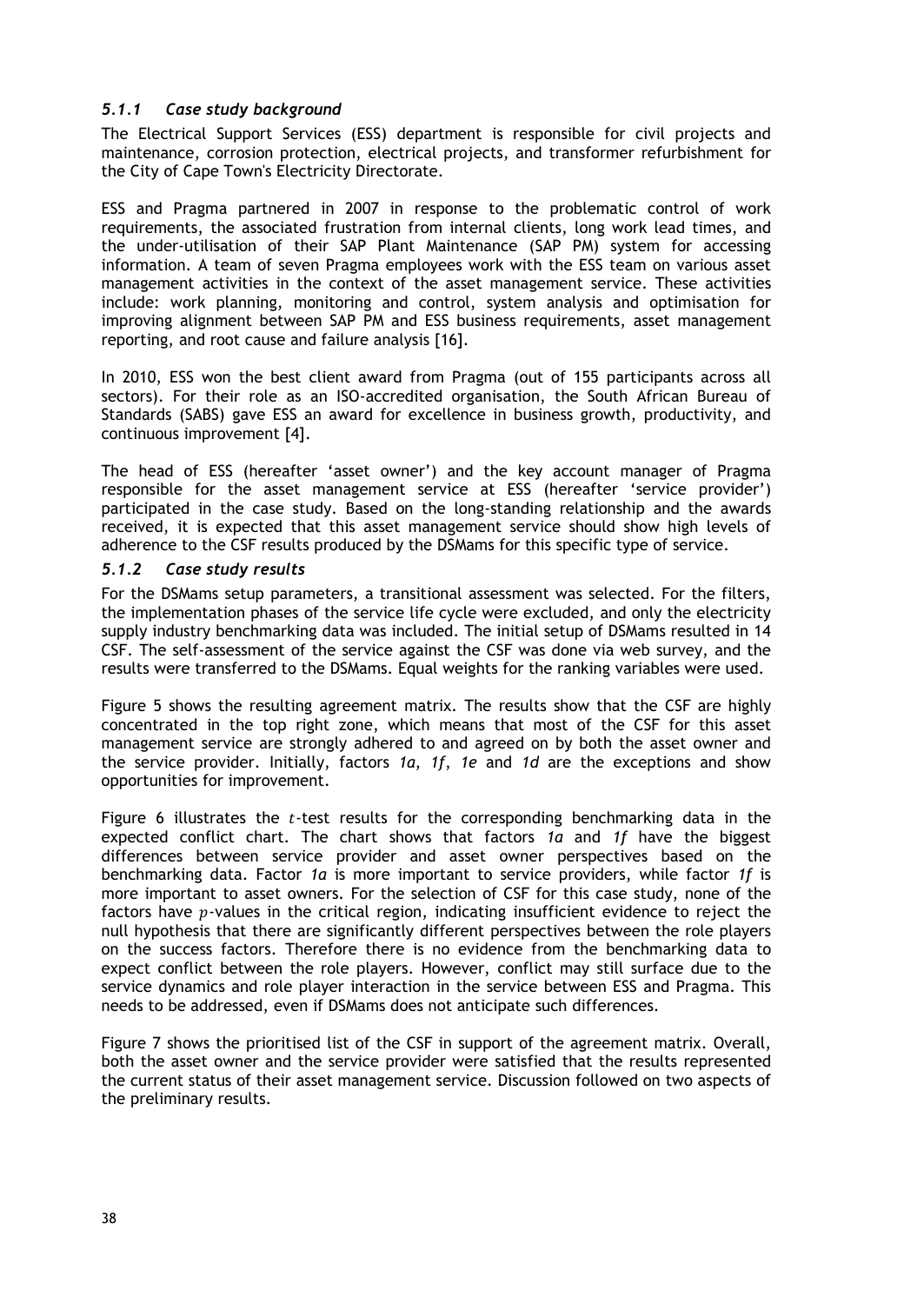

**Figure 5: Agreement matrix for the service in the case study**

First, the participants expected factors *1a*, *1f*, *1e* and *1d* to be the higher priority items in the prioritised list of CSF (Figure 7). Factors were ranked as follows: *1e* – second, *1a* – fourth, *1f* – sixth, and *1d* – tenth. The observation was made that the industry benchmark importance could have an excessive influence due the narrow range of means (5.929 to 6.464) on which the ranks were based. A suggestion was to change the weighting for the industry benchmark ranking variable to 20 per cent and 40 per cent respectively for the consensus and level of adherence ranking variables. This change produced a new prioritised list of CSF. The participants agreed that the lower weight for the benchmark mean compensated for its narrow range of means, and that this was a better representation of the CSF on which they felt they should focus their improvement efforts.

Second, the participants discussed factors *1a*, *1f* and *1e*, which showed the lowest levels of consensus. For all three of the CSF, the asset owner's scores were significantly lower than the service provider's scores. These three CSF related to the service provider's organisational environment and capabilities. On closer investigation, the asset owner indicated that he had misinterpreted the questions on these factors; in the light of this, the self-assessment scoring and the DSMams results were updated. Figure 8 shows the updated prioritised list of CSF reflecting changes to the ranking variable weights and updated asset owner scores. Figure 9 depicts the associated compliance percentages against the benchmarking data for each of the three service life cycle phases included in the case study.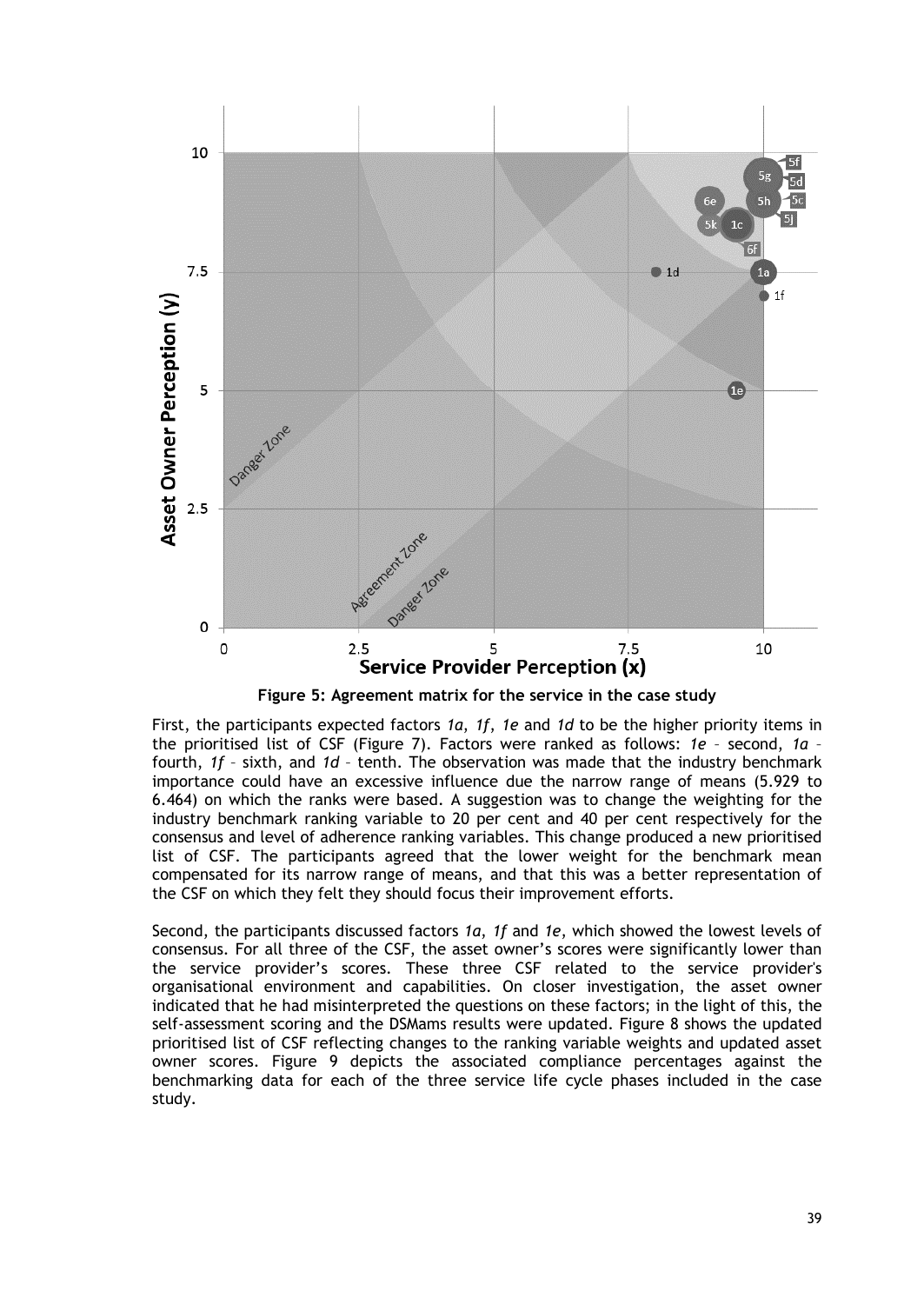



| <b>CSF</b>     | Bench-<br>mark | Consen-<br>sus Dif $\overline{\phantom{a}}$ | Adherence |       | Rank <sup>*</sup> $\sqrt{\frac{1}{x}}$ Description                                                                                                                                                                       |
|----------------|----------------|---------------------------------------------|-----------|-------|--------------------------------------------------------------------------------------------------------------------------------------------------------------------------------------------------------------------------|
|                |                |                                             |           |       | A focused and continuous improvement process to improve the asset management                                                                                                                                             |
| 6f             | 6.214          | 1                                           | 80.75     |       | 4.002 service through monitoring, analysis, and feedback.                                                                                                                                                                |
| 1e             | 5.964          | 4.5                                         | 47.5      |       | The service provider team's internal characteristics (e.g. service continuity when team members<br>are redeployed to other services, and handover between service phases, such as implementation<br>4.33 to operations). |
| 5c             | 6.214          | 1                                           | 90        |       | The management of mutual expectations between the service provider and client<br>5.004 relating to the asset management service.                                                                                         |
| 1a             | 6.036          | 2.5                                         | 75        |       | A capable project (or key account) manager who manages the asset management<br>5.332 service on behalf of the service provider.                                                                                          |
| 1c             | 6.107          | 1                                           | 80.75     |       | The technical knowledge, expertise, and capabilities of the service provider's client-<br>5.334 facing team and consultants.                                                                                             |
| 1 <sub>f</sub> | 5.929          | 3                                           | 70        |       | The integrity of the leadership and delivery team of the service provider and the set<br>5.997 of values to ensure sustainability of the service.                                                                        |
| 5j             | 6.071          | 1                                           | 90        |       | The use of performance measurements to monitor, control, and improve the asset<br>7.002 management service.                                                                                                              |
| 5f             | 6.464          | 0.5                                         | 95        | 7.338 | Open and effective communication.                                                                                                                                                                                        |
| 5d             | 6.214          | 0.5                                         | 95        |       | The active management of the relationship between the service provider and the<br>$7.671$ client organisation personnel involved in the asset management service.                                                        |
| 1 <sub>d</sub> | 5.929          | 0.5                                         | 60        |       | The availability of the most appropriate skilled resources to provide industry-specific<br>7.994 asset management service requirements.                                                                                  |
| 5k             | 6.000          | 0.5                                         | 76.5      |       | Proper priority setting of improvement actions, irrespective of whether it is service or<br>7.997 value-add related.                                                                                                     |
| 5h             | 5.964          | 1                                           | 90        |       | Active client participation in reporting, problem-solving, and improvement relating to<br>8.001 the asset management service.                                                                                            |
| 5g             | 6.143          | 0.5                                         | 95        | 8.67  | Mutual trust and respect between the service provider and client organisation.                                                                                                                                           |
| 6e             | 6.107          | 0                                           | 81        | 9.332 | The ability to measure the asset management service quality and value creation.                                                                                                                                          |

# **Figure 7: Prioritised list of CSF for the case study**

# *5.1.3 Case study feedback*

Both the asset owner and the service provider agreed with the overall potential of DSMams in support of decision-making and prioritising focus areas to improve asset management services. The asset owner stated: "This will help many engineers when they set up an asset management service or similar operations", while the service provider said: "It should be incorporated in [asset management services] to ensure that the [service provider's] team is set up in the most suitable way."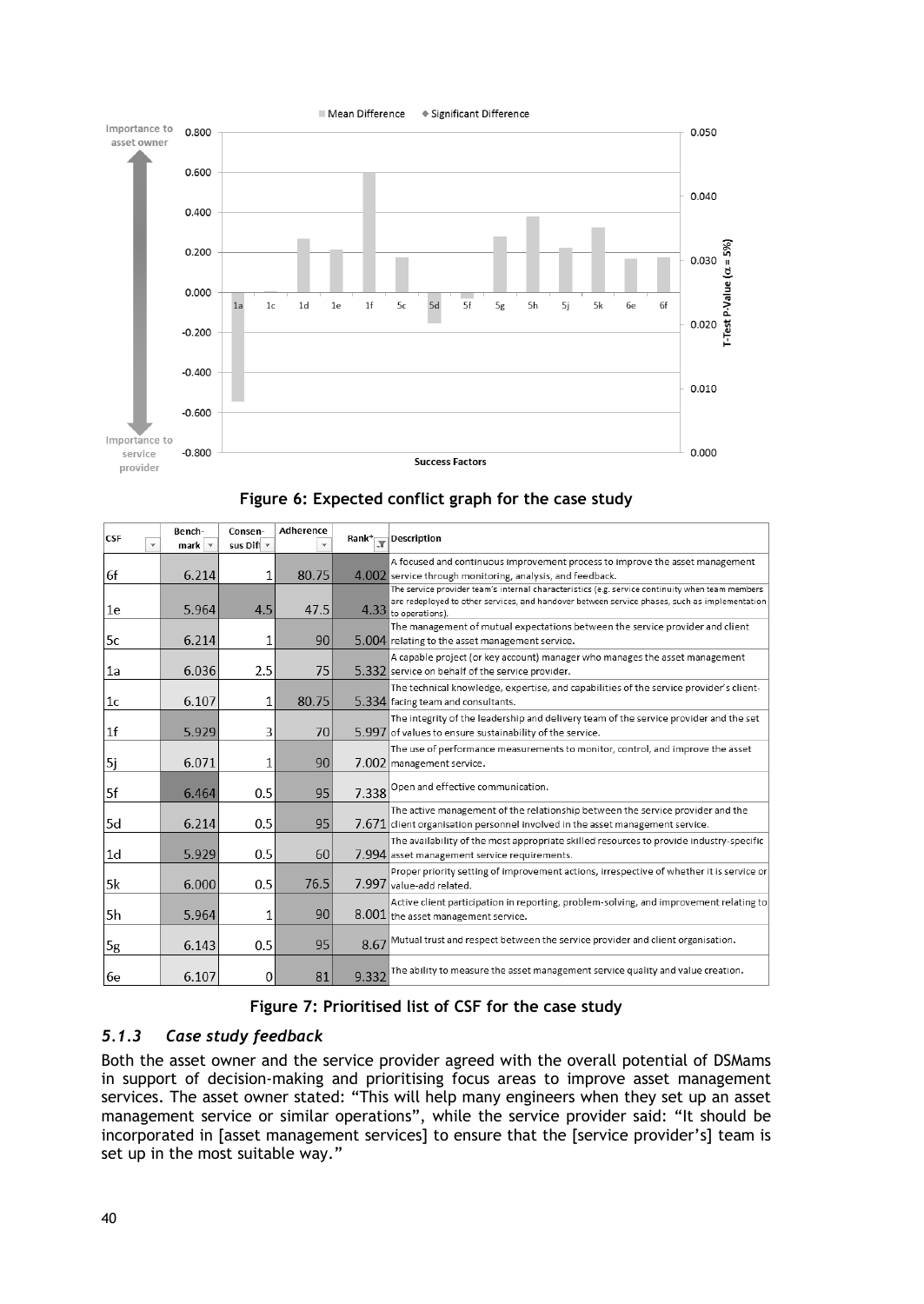Were the results a true reflection of the current state of the asset management service? The asset owner responded: "I was amazed to see the results and how close both parties' results came out. Yes, I believe they are true reflective results." The service provider agreed: "As we have an excellent client/service provider relationship which correlates with the high scores in the matrix, I would deem the criteria to be a true reflection."

| <b>CSF</b> | Bench-<br>mark $\sim$ | Consen-<br>sus Dif $\overline{ }$ | Adherence |     | Rank <sup>*</sup> Pescription                                                                                                                                                                                             |
|------------|-----------------------|-----------------------------------|-----------|-----|---------------------------------------------------------------------------------------------------------------------------------------------------------------------------------------------------------------------------|
| 6f         | 6.214                 | 1                                 | 80.75     |     | A focused and continuous improvement process to improve the asset management service through<br>2.4 monitoring, analysis, and feedback.                                                                                   |
| 1c         | 6.107                 | 1                                 | 80.75     |     | The technical knowledge, expertise, and capabilities of the service provider's client-facing team and<br>3.2 consultants.                                                                                                 |
| 1d         | 5.929                 | 1.5                               | 76        |     | The availability of the most appropriate skilled resources to provide industry-specific asset<br>3.4 management service requirements.                                                                                     |
| 5c         | 6.214                 |                                   | 90        |     | The management of mutual expectations between the service provider and client relating to the asset<br>4 management service.                                                                                              |
| 5j         | 6.071                 | 1                                 | 90        |     | The use of performance measurements to monitor, control, and improve the asset management<br>5.2 service.                                                                                                                 |
| 1a         | 6.036                 |                                   | 90        |     | A capable project (or key account) manager who manages the asset management service on behalf of<br>5.4 the service provider.                                                                                             |
| 5h         | 5.964                 | 1                                 | 90        |     | Active client participation in reporting, problem-solving, and improvement relating to the asset<br>5.8 management service.                                                                                               |
| 5k         | 6.000                 | 0.5                               | 76.5      |     | Proper priority setting of improvement actions, irrespective of whether it is service or value-add<br>6 related.                                                                                                          |
| 1e         | 5.964                 | 0.5                               | 85.5      |     | The service provider team's internal characteristics (e.g. service continuity when team members are<br>redeployed to other services, and handover between service phases, such as implementation to<br>$7.8$ operations). |
| 5f         | 6.464                 | 0.5                               | 95        | 7.8 | Open and effective communication.                                                                                                                                                                                         |
| 5d         | 6.214                 | 0.5                               | 95        |     | The active management of the relationship between the service provider and the client organisation<br>8 personnel involved in the asset management service.                                                               |
| 6e         | 6.107                 | $\Omega$                          | 81        |     | $8.4$ <sup>The ability to measure the asset management service quality and value creation.</sup>                                                                                                                          |
| 5g         | 6.143                 | 0.5                               | 95        |     | 8.6 Mutual trust and respect between the service provider and client organisation.                                                                                                                                        |
| 1f         | 5.929                 | $\mathbf{0}$                      | 100       |     | The integrity of the leadership and delivery team of the service provider and the set of values to ensure<br>13.4 sustainability of the service.                                                                          |

## **Figure 8: Updated prioritised list of CSF**

To validate DSMams retrospectively, the participants were asked whether they thought the asset management service and the partnership would have benefited from having access to DSMams at the beginning of the service. They replied: "Yes, they would. It took about 2-4 years to establish all of these CSF, but having this information I believe it would have shortened this period by at least half." "Thinking back definitely. If you reflect on rather serious times of conflict and disagreement it would have helped to have known which CSF were lacking and which not, to be able to prioritise ...."

# **6 CONCLUSION**

A summary of the success factors for asset management services is presented. For an asset management service to be successful and beneficial to all its stakeholders, the asset owner and service provider need to work in partnership on various success factors during each of the phases of the asset management service life cycle. It is not as important to design the perfect asset management service as it is to select an appropriate partner, and to have effective control and monitoring processes in place to improve the asset management service continually.

The most important of all is to gain support for the asset management service from all the stakeholders during the implementation and commissioning phases of the asset management service. Continued and sustained commitment from the asset owner's senior management is non-negotiable to ensure asset management service success, especially during the initial contracting phase of the asset management service. During the ongoing operational services phase, open and effective communication between the asset owner and the service provider is also critical to the success of the asset management service.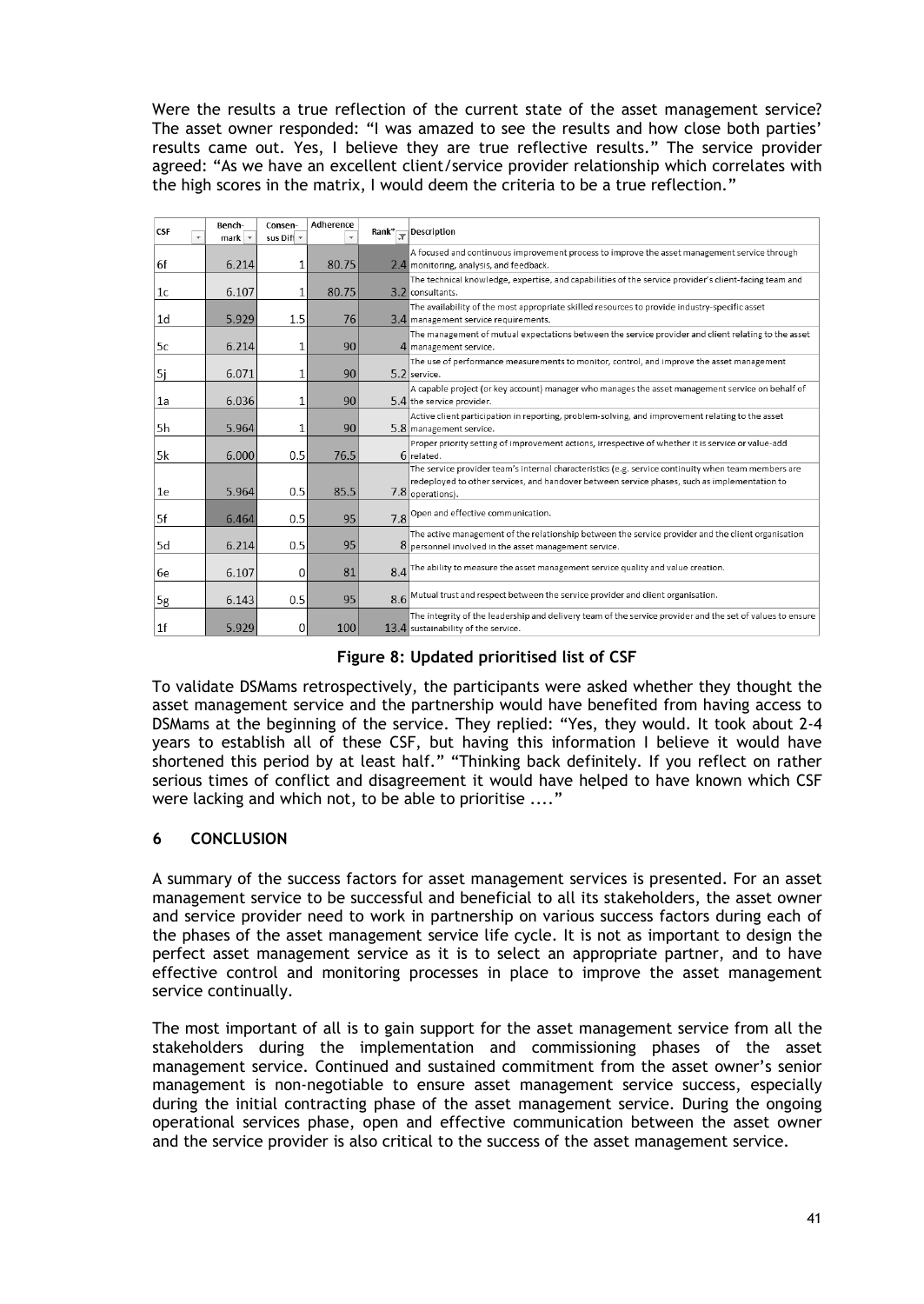

**Figure 9: Benchmark compliance for the case study**

With the exception of the two aforementioned CSF, the differences in importance between the remainder of the identified success factors for asset management services are not significant. Rather than just a select few CSF being important, all of the identified success factors for asset management services play an important role during specific phases of the asset management service life cycle. Ranking the success factors according to the industry benchmarks and the stakeholder assessments of adherence to the success factors makes it possible to prioritise the factors and to identify the CSF that asset owners and service providers should focus on in order to improve the service during a specific situation or phase.

A structured approach to providing asset owners and service providers with access to the CSF for asset management services is presented in the form of the DSMams. A case study of the practical application of the DSMams, with feedback from the participants attesting to its value to the asset management services industry, was presented. To gain the greatest benefit, the DSMams and the CSF for asset management services need to be incorporated as part of the contractual service-level agreement and operational processes of an asset management system.

Overall, this research contributes to the asset management body of knowledge by supporting the outsourcing requirements, as stated in PAS 55 and ISO 55000, with essential success factors that should be managed for a value-adding service relationship, and with a decision support model to facilitate improving these factors.

### **REFERENCES**

- [1] **Amadi-Echendu, J.** 2004. Managing physical assets is a paradigm shift from maintenance. In: *IEEE International Engineering Management Conference Proceedings*, pp. 1156-1160.
- [2] **Baines, T., Lightfoot, H., Benedettini, O. & Kay, J.** 2009. The servitization of manufacturing: A review of literature and reaction of future challenges. *Journal of Manufacturing Technology Management*, 20(2), pp 547-567.
- [3] **Bogan, C.E.** 1994. *Benchmarking for best practices: Winning through innovative adaptation*, McGraw-Hill.